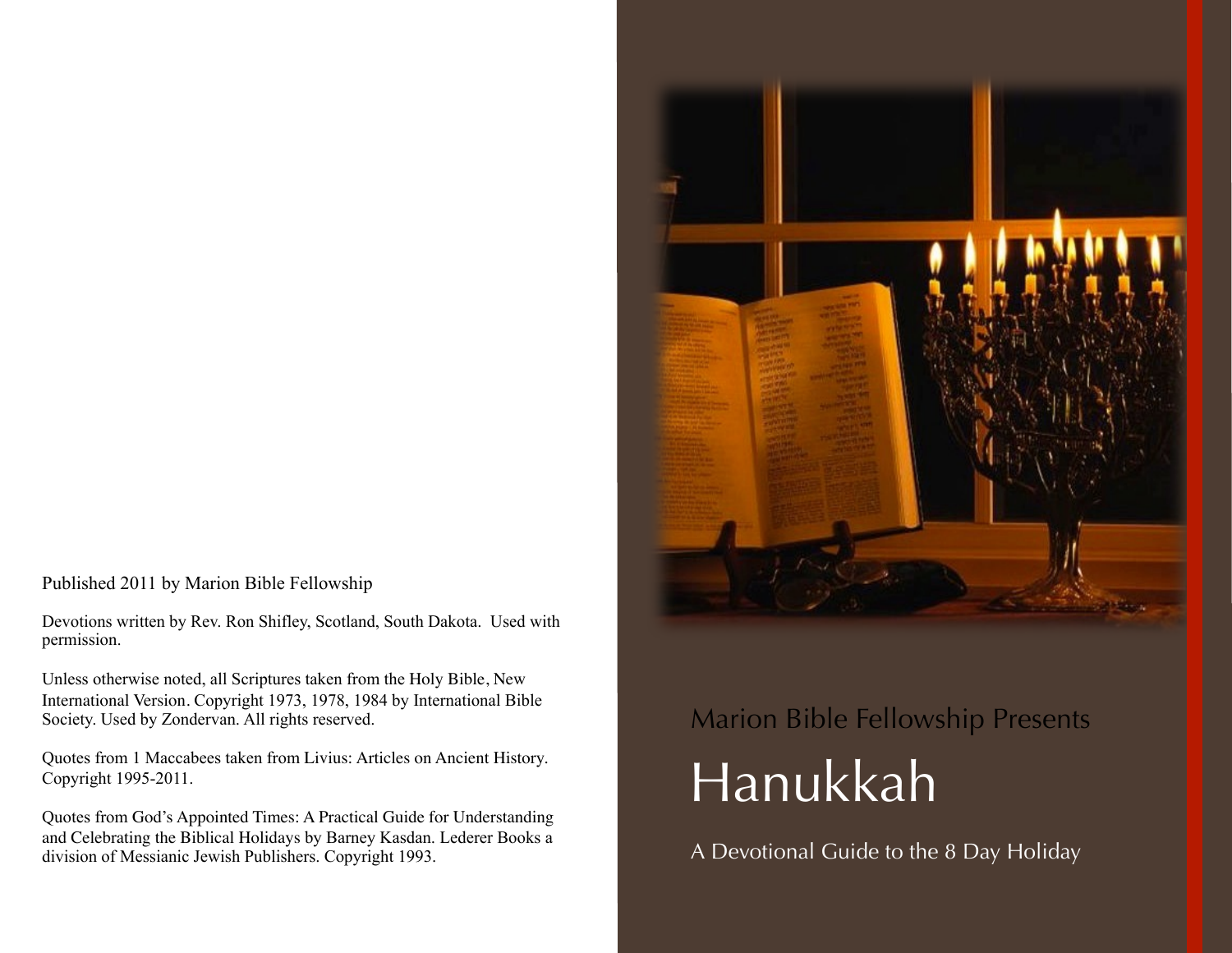## Introduction - **Day 8 of Hanukkah** Rediscovering The Feast of Dedication

*"At that time the Feast of the Dedication took place at Jerusalem; it was winter, and Jesus was walking in the temple in the portico of Solomon." (John 10:22-23, NASB)* 

Don't you just hate it when you lose things? You know, like your car keys, your cell phone, etc. Lost items make you feel, well...lost! Something is missing in your life. You feel as if you'll never have possession of that item ever again. Yet, should you find that item again, you get all excited at the chance to claim it and use it once more.

Hanukkah is an example of one of those things that has been lost and now is found. Wait...Hanukkah? You mean that Jewish holiday that takes place around Christmas? How is it lost to me? I'm a follower of Jesus. What does He have to do with Jewish holidays? We've never celebrated Hanukkah!

That's true. Most Christians have never celebrated Hanukkah, thinking that it was a Jewish holiday and taboo for Christians. The truth is, Hanukkah is a biblical holiday that's been lost to the Church for centuries, and it's about time that followers of Jesus not only rediscover it, but celebrate it as part of their own living faith heritage through Messiah.

Hanukkah originated in 165 B.C., the period of time between the Old and New Testaments. It celebrates the victory of Judah Maccabees and a group of Jewish freedom fighters over the occupying Greek army. They freed Jerusalem, and cleansed and rededicated the Temple of God.

Barney Kasdan, author of God's Appointed Times, recounts that "Of particular importance to them was the broken menorah, symbolizing the light of God. They restored it and attempted to light it, but there was a problem. Jewish tradition recounts that as they searched for some specially prepared oil required for the Temple menorah, they found only enough proper oil to burn for just one day. The priests knew it would take at least eight days for new oil to be produced properly. What to do?

They decided it was better to light the menorah anyway; at least the light of God would shine forth immediately. To their amazement, the oil burned not only for one day, but for eight days until additional oil was available."

### A Light for All to See

*"You are the light of the world. A city on a hill cannot be hidden. Neither do people light a lamp and put it under a bowl. Instead they put it on a stand, and it gives light to everyone in the house. In the same way, let your light shine before men, that they may see your good deeds and praise your Father in heaven." (Matthew 5:14-16)* 

\_\_\_\_\_\_\_\_\_\_\_\_\_\_\_\_\_\_\_\_\_\_\_\_\_\_\_\_\_\_\_\_\_\_\_\_\_\_\_\_\_\_\_\_\_\_\_\_\_\_\_\_\_\_\_\_\_\_\_\_\_\_\_

One of the Jewish traditions of Hanukkah is to place their Hanukkah menorah near the windows of their homes. That way when they light the menorah each night during Hanukkah, people passing by can be reminded of the miracle of God's light and salvation. This Hanukkah tradition is reminiscent of Jesus' words from Matthew 5:16, "...let your light shine before men, that they may see your good deeds and praise your Father in heaven."

The light of Christ that we have received is not for us alone. To keep God's light and salvation all to ourselves is to squander God's gift. Jesus instructs us not to hide His light or keep it a secret from others. Instead, he instructs us to let his light and our faith shine so that "it gives light to everyone in the house," and to everyone who passes by at school, at work, at the grocery story or the shopping mall. We are to be "the light of the world." How brightly is your light shining this evening? Who needs to see it? Will you allow God to kindle the flame?

So here we are, on the last night of Hanukkah. As you kindle the final candle on the menorah, pause and remember, the faith of the Maccabees so many years ago, what cleaning it takes to make our "temples" fit for God's light to shine, the joy that comes when we let God shine in our lives, that this light cannot be extinguished, and that Jesus has come not only as our Messiah, but as the Light of the World. Because of this, we have choices to make. Will we walk in the light? Will we open ourselves to become a living "temple" for the LORD and will we let our lights shine for all to see?

These eight nights of Hanukkah are an important season of reflection. Yet, these nights of Hanukkah are only the beginning. Your "temple" needs regular inspection, cleansing and rededication to allow God's light to shine in you throughout the year. May the lessons of Hanukkah enable you to begin a deeper faith walk with Christ Jesus our Lord.

*FATHER, we thank you for these eight nights of Hanukkah. Help us, we pray, to let your light shine in our lives for all the world to see You in us. Open our eyes to see people who need Your amazing grace and challenge us to shine, even in dark places, so that Your light might give life and hope to everyone. Amen.*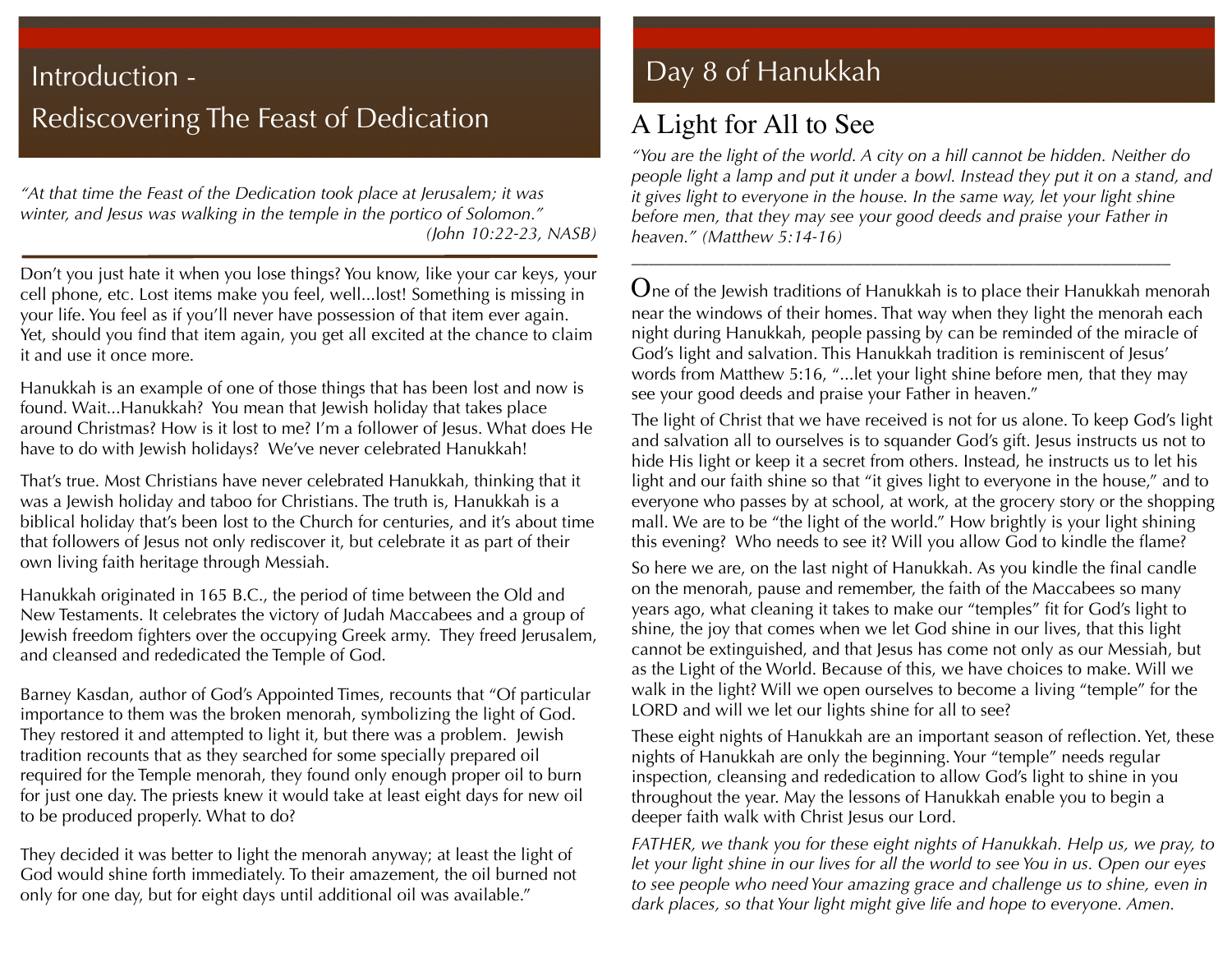### Day 7 of Hanukkah

### A Light Glowing Inside of Me

*"No one has seen God; but if we love one another; God lives in us and his love is made complete in us. We know that we live in him and he in us, because he has given us of his Spirit. And we have seen and testify that the Father has sent his Son to be the Savior of the world." (1 John 4:12-14)* 

\_\_\_\_\_\_\_\_\_\_\_\_\_\_\_\_\_\_\_\_\_\_\_\_\_\_\_\_\_\_\_\_\_\_\_\_\_\_\_\_\_\_\_\_\_\_\_\_\_\_\_\_\_\_\_\_\_\_\_\_\_\_\_

 $W$ hile Hanukkah is a festive holiday celebrating light, faith and hope, it is also a holiday that is celebrated with a tinge of sadness as well. The Temple in Je- rusalem, that the Maccabees liberated and rededicated and in which Jesus our Lord celebrated the festival during his ministry, was destroyed by Rome in A.D. 70. With the Temple gone, some wonder, why celebrate Hanukkah at all.

We celebrate Hanukkah today for one simple reason. We have become the living "temples" of the LORD. The Apostle Paul reminds us that we, who have accepted Jesus in our hearts, have become "a temple of the Holy Spirit, who is in you..." (1 Corinthians 6:19). Just as the candles were lit in the Temple by the Maccabees, to show the world that God's light and love were alive in Jerusalem, we light these candles of Hanukkah tonight to remind us that, if God lives in us, then our lives need to become a place where the light of the LORD burns brightly.

Your life has been liberated by Jesus the Messiah and cleansed by the blood of the Lamb so that you might become a living "temple" of the LORD, where His Holy Spirit dwells. As a sanctuary of the LORD, you are called to be the holy place where God's light and love shine brightly in this dark and troubled world. Hanukkah reminds us, that just as the Temple in Jerusalem needed to be rededicated for God's light and glory to dwell, so too we need to daily rededicate our lives to Jesus so that the Light of the World might brightly burn within our souls. Is the Holy Spirit glowing inside of me? Have I taken the time to kindle the light of His love in my life? Do people see the light of Christ glowing in me, and does that light cause them to worship Him? These are important questions for all of us to ask during these nights of Hanukkah.

*FATHER, as we light the candles of Hanukkah this evening, we do so with joy, for we want to be Your living sanctuary, where Your Spirit and glory dwells. Like the candles lit by the Maccabees so many years ago, we want to shine as a miracle, of what life can be like, when Your love lives in people like us. So, Lord Jesus, we give You our hearts and lives this evening. Shine through us, so that others might be drawn to You, worship You, and give their lives to You, This is our Hanukkah prayer. Amen*

Every year afterwards, the Jewish people celebrated the re-dedication of the Temple with the eight day festival of Hanukkah. Jesus, being a devout Jew, visited the Temple at Hanukkah *(John 10:22-23)*.

So how did we loose Hanukkah as followers of Jesus? Well, as the Church became more Gentile, Christians jettisoned many of the Biblical commandments and Jewish customs to avoid persecution by the Romans. The Romans themselves, as the Christian faith became a national religion, dejudaized the practice of the faith. You see, Jews in the Holy Land revolted against Rome in A.D. 70. Things ended badly. Jerusalem was burned. The Temple was destroyed, and Jews began to be persecuted all around the Roman Empire. Christianity, then a Nazarene Jewish sect, tried to avoid the scrutiny of the Roman authorities by downplaying all things Jewish to make the Christian faith more acceptable to Roman society. In doing so, certain biblical commands and festivals that were distinct from the surrounding culture like Passover, Trumpets, Yom Kippur, Tabernacles, etc. along with traditional festivals like Hanukkah and Purim got tossed aside. As the Church became increasingly Gentile (non-Jewish) in membership, the biblical holidays were only practiced by small groups of Christians. Over time, people began to think of Hanukkah as being a Jewish-only holiday and not a part of proper Christian faith and practice. Meanwhile, Jews continued to celebrate this holiday as part of their religious heritage.

The funny thing is, since Hanukkah originated after the Old Testament was completed, Jews don't have scriptural reference for why they celebrate it. However, Barney Kasdan notes "The people who normally celebrate this holiday, the Jewish people, have scant biblical reference for doing so; yet the people who do not normally celebrate Hanukkah have the most explicit biblical reference to do so, in the New Testament!" (referring to John 10:22-23 above). The purpose of this booklet is to give the Church a resource to help reclaim and celebrate Hanukkah as a proper holiday once again. Since Jesus celebrated Hanukkah, you can too! We've lost part of our heritage for too many years. Now is the time to bring it back.

Included in this booklet are eight devotionals you and your family can use together each night of Hanukkah (like all Jewish holidays, Hanukkah is celebrated after sunset each night) when you light the hanukiah. Make it a special time of family devotion: Light the appropriate number of candles, read the devotional section and pray. Become familiar listening to or singing songs appropriate for the Hanukkah season. Afterwards, spend some time together having fun and maybe even playing the dreidel game.

Included are instructions on how to light the hanukiah, a list of songs (both Jewish and Christian) that would be appropriate for the season, along with directions on how to play the traditional dreidel game that has become such a popular part of the holiday through the years.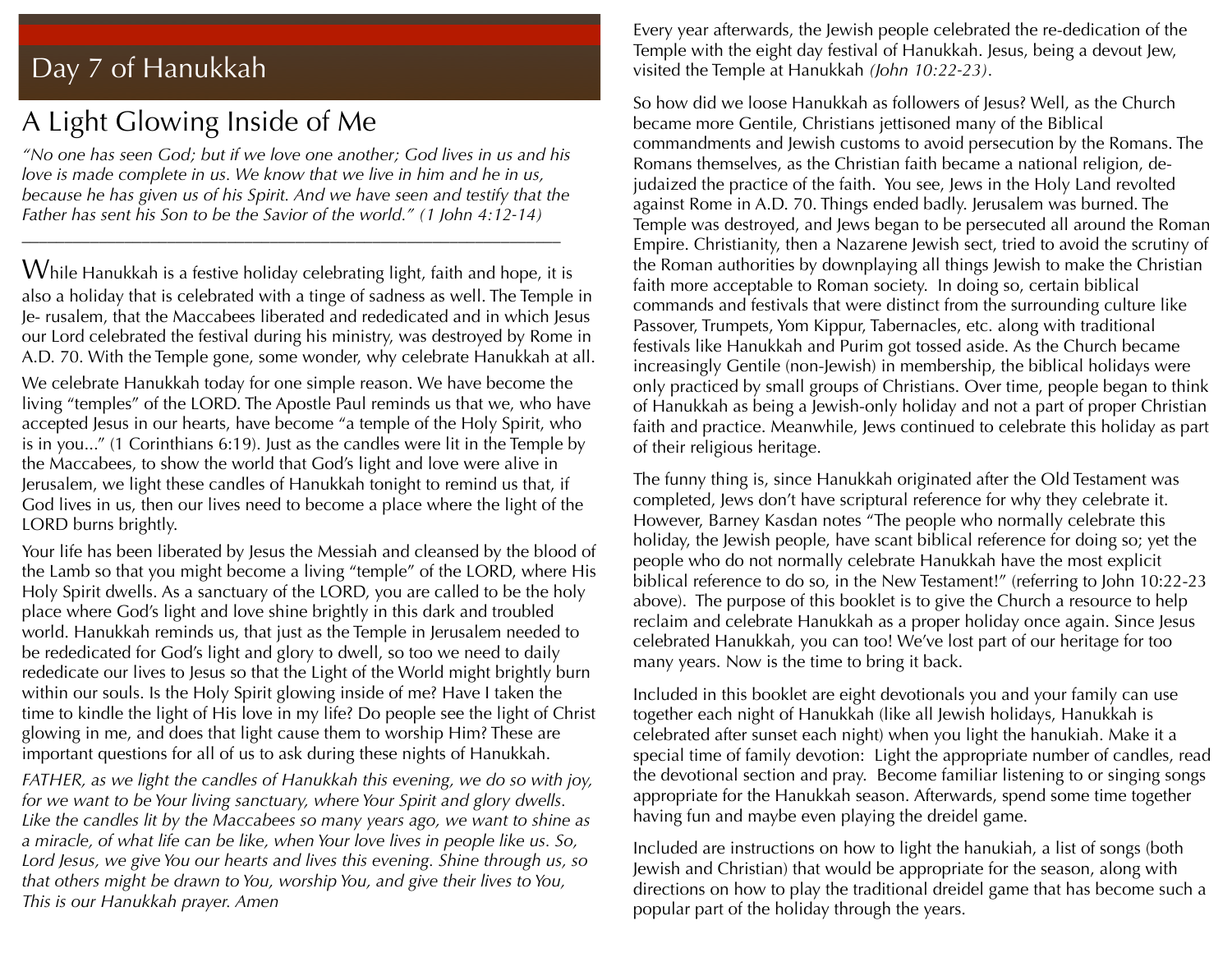## Guide to Holiday Traditions - Rediscovering The Feast of Dedication

### **How to Light the Hanukiah**

The hanukiah - "Hanukkah menorah" - a permissible replica of the candelabra of the Jerusalem Temple that reminds us of the traditional miracle of one day's supply of oil lasting eight days when the Temple was rededicated by sincere worshipers of God. At the center of the Hanukiah is a ninth candle lifted above the others called the "servant candle" ("shammash" in Hebrew). It is used to light the other eight candles. Believers in Messiah Jesus can think of the servant candle as representing Jesus the Messiah who came to give light to all who would follow Him (Matthew 20:28, John 1:9, John 8:12). Think of how Messiah provides each believer with light as you use the shammash candle provided to light the other candles each night.

On the hanukiah, there is a candle for each night of the eight day festival. The candles are used by lighting one additional candle each night of the festival until all candles are burning on the last day. Therefore, on the first night of Hanukkah, only one candle is lit in addition to the servant candle. On the second night, two candles are lit in addition to the servant candle, and so on until all are burning on the eighth day. Candles are lit in sequence from left to right or right to left, using the shammash as the source of light and flame for all the others.

You may obtain a hanukiah through Marion Bible Fellowship. If you are on a budget, please consider visiting a local department store and simply buying eight short, self-standing candles and one taller, self-standing candle for your celebration. Place the candles safely in front of a window for the world to see. Be bold in letting the light of Messiah burn brightly for all to see!

### *Hanukkah Hint:*

Psalm 27:1-6 is a great Psalm to read during Hanukkah to remind you of God's light and salvation.

\_\_\_\_\_\_\_\_\_\_\_\_\_\_\_\_\_\_\_\_\_\_\_\_\_\_\_\_\_\_\_\_\_\_\_\_\_\_\_\_\_\_\_\_\_\_\_\_\_\_\_\_\_\_\_\_\_\_\_\_\_\_\_

### Day 6 of Hanukkah

## Are You Walking in the Light?

*"...God is light; in him there is not darkness at all. If we claim to have fellowship with him yet walk in the darkness, we lie and do not live by the truth. But if we walk in the light, as he is in the light, we have fellowship with one another, and the blood of Jesus, his Son, purifies us from all sin."*

\_\_\_\_\_\_\_\_\_\_\_\_\_\_\_\_\_\_\_\_\_\_\_\_\_\_\_\_\_\_\_\_\_\_\_\_\_\_\_\_\_\_\_\_\_\_\_\_\_\_\_\_\_\_\_\_\_\_\_\_\_\_\_

*(1 John 1:5-7)*

Folks in Jerusalem had a tough choice to make after King Antiochus made laws that forbade God's people from worshipping Him and living out their faith in their everyday lives. Should they give in to the king's demands, give up their faith and fit in? Or should they stand up for the LORD no matter what? This was a tough choice. Breaking the law could lead to imprisonment or death. Giving up one's faith meant a life lived in peace and quiet.

We face those same choices today when media and pop culture ridicule people for having faith in God. Some find it easier to fit in. They may go to church on Sunday, but hide their Jesus follower identity the rest of the week so they don't get harassed by peers at work or in school. The only problem with that is when we "walk in the darkness, we lie and do not live by the truth" (1 John 1:6). Covering up our faith to fit in means, in essence, that we extinguish the Light of Christ from our everyday lives.

So how did God's people handle this choice in the time of the Maccabees? Legend has it that some of God's people chose to gather and study the Scriptures even though it was illegal. They'd gather in groups to study the Torah (the first five books of the Old Testament), but when Greek soldiers passed by, they'd hide their Torah scrolls and spin dreidels, so that it looked like they were gambling. This was an act of defiance even if it was done in secret. Others, like Judah Maccabees, lived their faith "in the light" and refused to give in to peer pressure at all. They chose to walk in the light no matter the cost. Hanukkah celebrates the defiant faith of God's people who choose to walk in the light of the LORD.

How do you handle this tough choice of faith? Do you choose to walk in the light or to hide your faith identity when peer pressure gets too strong? Think about those choices during these days of Hanukkah.

*FATHER, as we light these candles tonight, we realize that we are faced with a choice. It's a tough choice. We thank You for the example of the Maccabees who chose to "walk in the light" even when it was unpopular. Lord, we want to be bolder disciples in the world today. Light a flame of boldness in our hearts so that Your light shines forth everyday and everywhere. Amen.*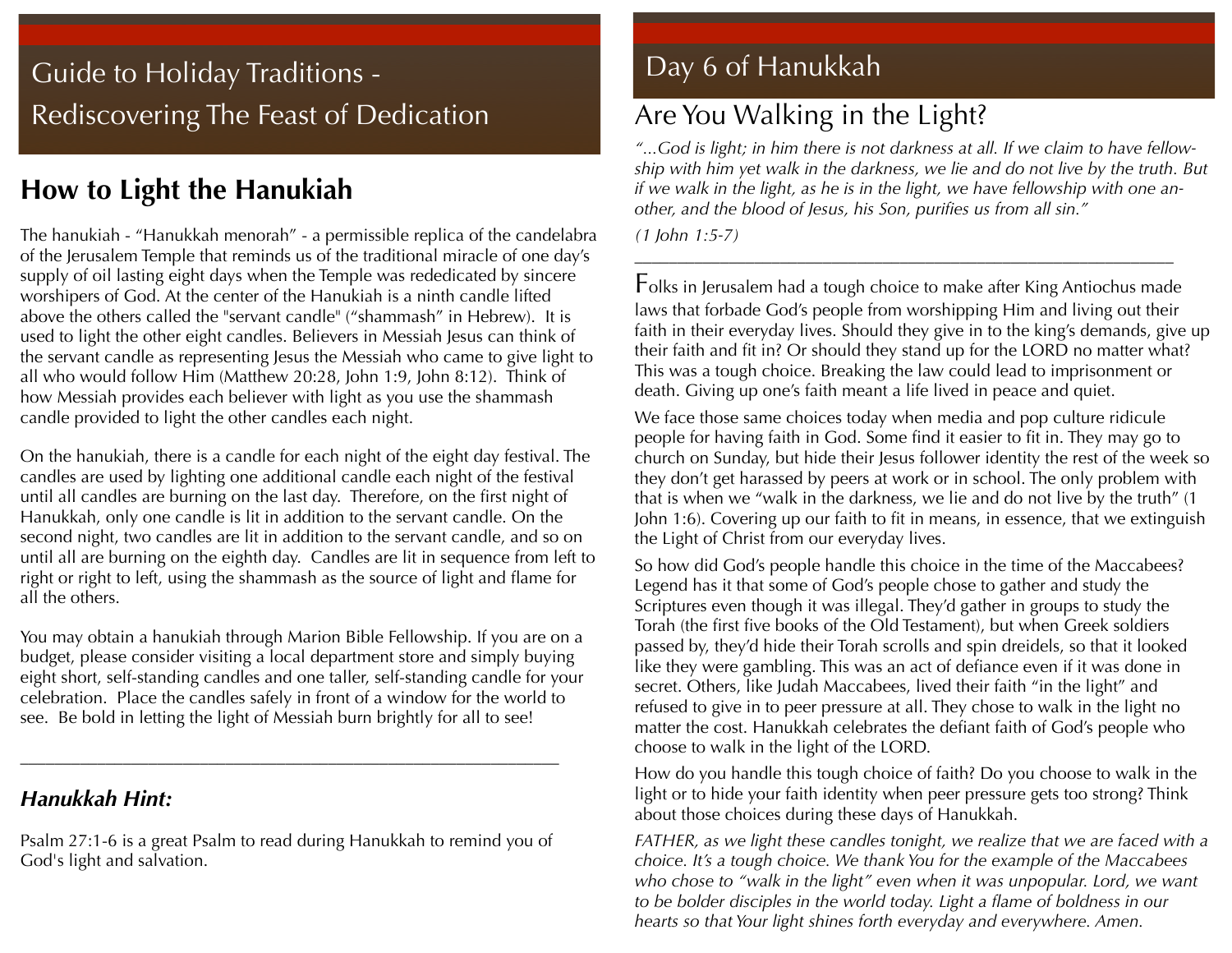### Day 5 of Hanukkah

### Looking for a Hero

*"It was now winter, and Jesus was in Jerusalem at the time of Hanukkah. He was at the Temple, walking through the section known as Solomon's Colonnade. The Jewish leaders surrounded him and asked, "How long are you going to keep us in suspense? If you are the Messiah, tell us plainly."*

*(John 10:22-24, NLT)*

*"Then Jesus spoke again to the people, he said, "I am the light of the world. Whoever follows me will never walk in darkness, but will have the light of life." (John 8:12)*

\_\_\_\_\_\_\_\_\_\_\_\_\_\_\_\_\_\_\_\_\_\_\_\_\_\_\_\_\_\_\_\_\_\_\_\_\_\_\_\_\_\_\_\_\_\_\_\_\_\_\_\_\_\_\_\_\_\_\_\_\_\_\_

Jesus was at the Temple for the Festival of Hanukkah when it happened. The religious leaders surrounded him and asked, "How long are you going to keep us in suspense? If you are the Messiah, tell us plainly." They were look- ing for a hero. Only 195 years after the Maccabees had liberated Jerusalem from the Greeks, the country was now under Roman occupation. Hanukkah, the Festival of Dedication, was a time when people looked for a Messiah, a Savior, to come and set them free. Could Jesus be the one? Could he really?

Jesus stood in the same Temple that Judah Maccabees had cleansed and rededicated back to the worship of the LORD our God. This was where the miracle had occurred so many years ago. People were looking for a new miracle, a new hero, a fresh anointing from God for today. So are we. Our world clamors for a hero, for light to pierce through the darkness and bring rescue in these troubled times. The exciting news of Hanukkah is that our hero, our deliverance has already come!

Jesus proclaimed to the crowds, "I am the light of the world." He is the miracle sent from God to free the captives from a darkness greater than Roman occupation: the darkness of sin and death. Jesus came to bring light and life to all who would believe on his name. He is the hero for which we seek. Messianic Jews note that every Hanukkah menorah has a ninth candle, raised above the rest, that lights the rest of the candles each night. That candle is called the Servant Candle. That candle represents Jesus the Messiah, who came like a servant (Philippians 2:7), and gives us the light of God's salvation. Celebrate Him, and His saving grace, when you light the candles this evening.

*FATHER, we want to thank You during this Hanukkah season, for coming as the*  Light of the World. Thank You for giving all of us the "light of life." Help each of *us, Lord, to share Your light with those looking for heroes to dispel the darkness of our present age. In the name of Jesus. Amen.*

### **The Dreidel Game**

One of the fun traditions of Hanukkah is the Spin the Dreidel ("Dray'-dle") game. A dreidel is a four-sided spinning top that families play with on Hanukkah. Each side is imprinted with a Hebrew letter. These letters are an acronym for the Hebrew words "Nes" "Gadol" "Haya" "Sham", meaning "A great miracle happened there." This phrase refers to the miracle of the oil that took place in the Temple in Jerusalem.

The dreidel game is played to commemorate the time when Judaism was outlawed by King Antiochus from 168- 165 B.C. and the reading and teaching of Scripture was forbidden. Yet, legend has it that faithful Jews continued to teach God's Word in small home groups. When Greek soldiers would pass by, the Jews would quickly hide their Torah scrolls and begin spinning the dreidel so that it would appear as though they were gambling and not studying Scripture.

The game is played using a dreidel and chocolate coins (gelt). Each player starts out with 10 or 15 coins and places one coin in the "pot." The first player spins the dreidel, and depending on which side the dreidel falls on, a player wins a coin from the pot or gives up part of his stash. The code is as follows:

\_\_\_\_\_\_\_\_\_\_\_\_\_\_\_\_\_\_\_\_\_\_\_\_\_\_\_\_\_\_\_\_\_\_\_\_\_\_\_\_\_\_\_\_\_\_\_\_\_\_\_\_\_\_\_\_\_\_\_\_\_\_\_

**Nun** "none"–the player gets none and the next player spins **Gimel** "all"–the player gets all the coins in the pot.

 Each player then puts one coin in to replenish the pot. **Hey** "half"–the player takes half of the pot, rounding up for odd numbers **Shin** "put one in"–each player puts one coin in the pot

Play continues until one player wins the entire pot of coins and the game is over. All coins are then divided up evenly so each player has their own chocolate coins to enjoy after the game is over.

\_\_\_\_\_\_\_\_\_\_\_\_\_\_\_\_\_\_\_\_\_\_\_\_\_\_\_\_\_\_\_\_\_\_\_\_\_\_\_\_\_\_\_\_\_\_\_\_\_\_\_\_\_\_\_\_\_\_\_\_\_\_\_

Dreidels can be provided by Marion Bible Fellowship.

#### *Hanukkah Hint:*

The book of Maccabees, written in the time between the Hebrew Scriptures and Apostolic Scriptures, contains the story of Hanukkah. Marion Bible Fellowship can provide you with a copy if you wish to read it for yourself.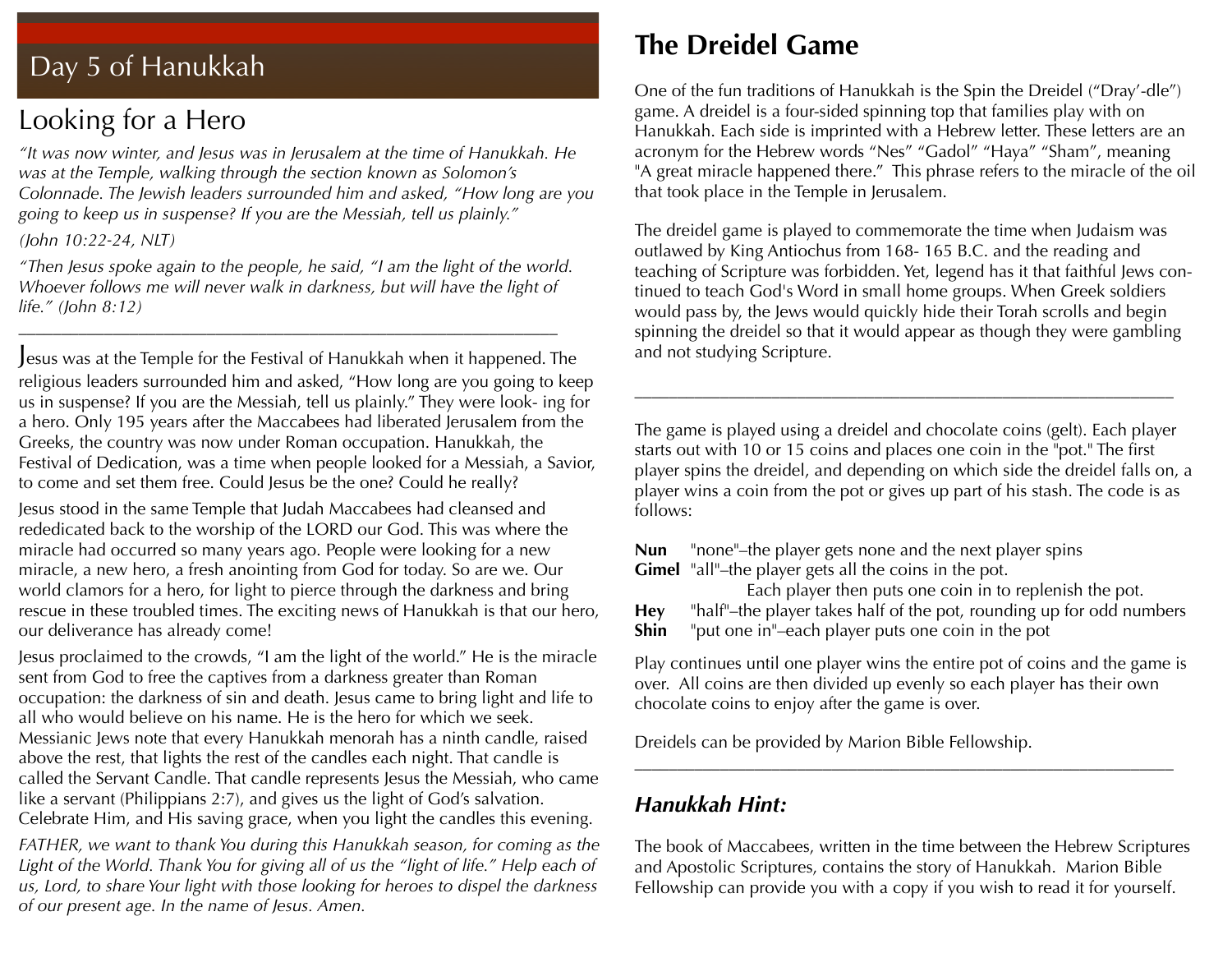### **Blessings for Lighting the Candles**

- 1. Blessed are you, O Lord our God, King of the universe, who has sanctified us by His commandments, and who we honor by kindling the lights of Hanukkah.
- 2. Blessed are you, O Lord our God, King of the universe, who wrought miracles for our fathers in days of old, at this season.
- 3. The following blessing is traditionally only said on the first evening of Hanukkah: Blessed are you, O Lord our God, King of the universe, who has kept us alive, and has preserved us, and enabled us to reach this season.

After Kindling the Lights a prayer of thanks may be said for the miracles God places in our lives each day, remembering the great blessings of the past year that come to mind.

### **Work Restrictions- Is Hanukkah a sabbath?**

Hanukkah is not considered sacred, so all work is allowed during the eight-day period except on the weekly Sabbath, of course

### Day 4 of Hanukkah

### A Light That Will Not Go Out!

*"So they celebrated the dedication of the altar for eight days..."*

*(1 Maccabees 4:56)*

*"The light shines in the darkness, but the darkness has not overcome it." (John 1:5)*

\_\_\_\_\_\_\_\_\_\_\_\_\_\_\_\_\_\_\_\_\_\_\_\_\_\_\_\_\_\_\_\_\_\_\_\_\_\_\_\_\_\_\_\_\_\_\_\_\_\_\_\_\_\_\_\_\_\_\_\_\_\_\_

Everyday holds the possibility of a miracle. This isn't just some glib saying for positive thinkers. This is gospel truth. God can and does work miracles in our lives. Yet not every miracle is a made for Hollywood moment like when God helped Moses part the Red Sea during the Exodus. Some miracles may seem insignificant and get overlooked. Yet, when the Lord's fingerprints are seen in those moments, we ought to pause and stand in awe of God's holiness.

Hanukkah celebrates one of those minor everyday miracles. The big miracle was the way God helped to free His people from religious persecution. Then, came the small miracle. The one that seems almost too insignificant to mention, and yet remains central to celebrating the eight nights of Hanukkah is this: the lights in the Temple did not go out!

Legend has it that when the priests relit the candles of the menorah at the rededication of the Temple in 165 B.C., that there was only enough purified oil to keep the menorah lit for one day. (It would take eight days to produce an adequate supply to keep the flame going indefinitely) Yet, the priests yearned so much for the Light of God to be re-kindled in the Temple and in people's lives, they relit it anyway. Then it happened. God's fingerprints were made visible in the simple and the ordinary. The menorah's flame didn't die out at the end of the first day, or the second, or the third or the fourth. In fact, it remained lit for eight days until new oil could be produced. This allowed the people to celebrate God's victory, their salvation, and the Temple's rededication for eight days.

It was a simple miracle. Yet it's truth remains vital for us today as John writes in his gospel, "The light shines in the darkness, but the darkness has not overcome it." Today we don't just celebrate candles in the Temple, but the Light of the World in Jesus our Messiah. Like the candles of Hanukkah, His Light cannot be extinguished. The cross and empty grave prove that. His light continues to burn brightly in the lives of his followers like you and me.

*FATHER, as we light the candles this evening, open our eyes to see Your miracles in the everyday and the ordinary. May these simple flames remind us that Your light will shine forever and not go out. Amen.*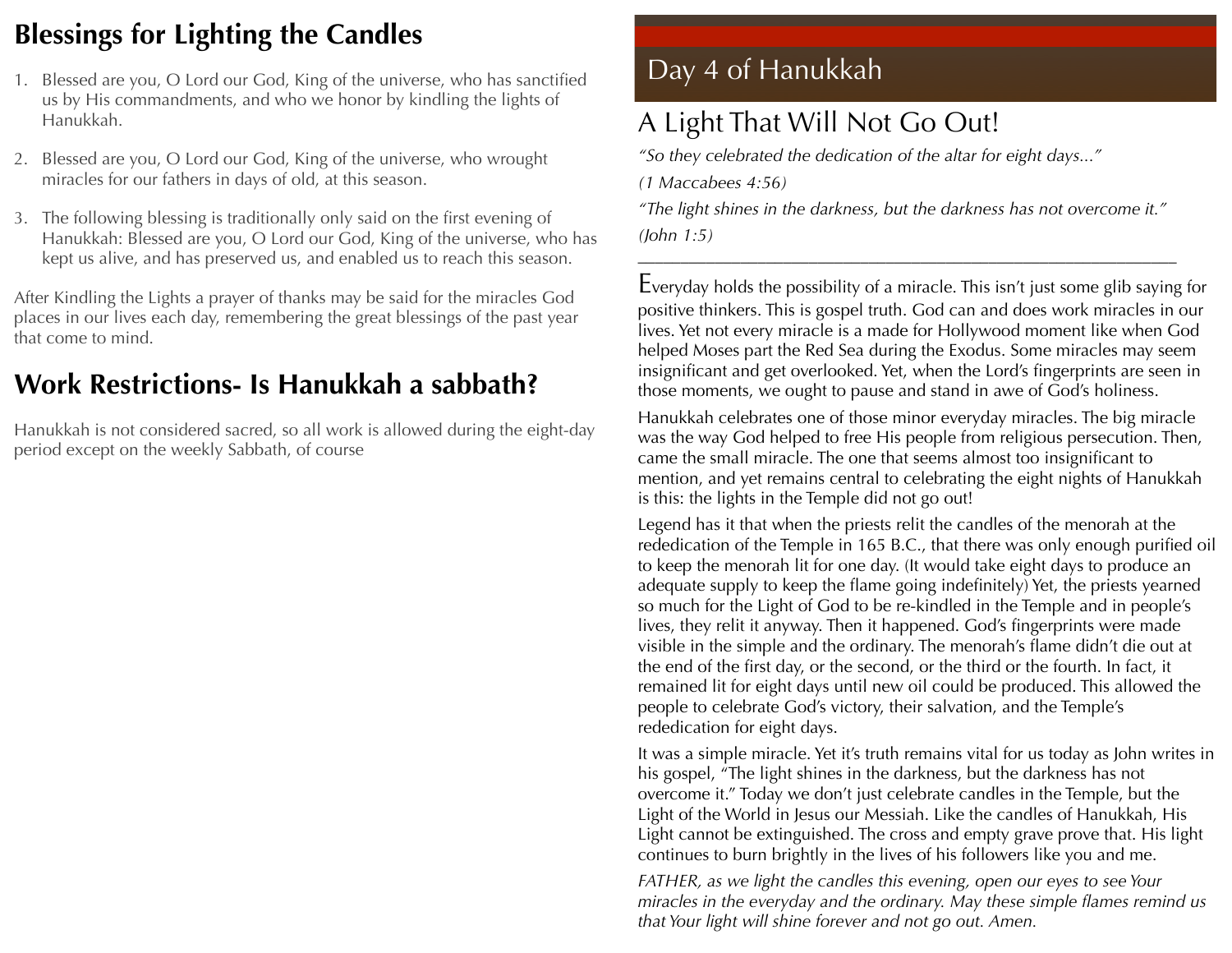### Day 3 of Hanukkah

### Turning on the Light

*"Then they...lighted the lamps on the lamp stand, and these gave light in the temple." (1 Maccabees 4:50)*

*"You are my lamp, O LORD; the LORD turns my darkness into light." (2 Samuel 22:29)*

\_\_\_\_\_\_\_\_\_\_\_\_\_\_\_\_\_\_\_\_\_\_\_\_\_\_\_\_\_\_\_\_\_\_\_\_\_\_\_\_\_\_\_\_\_\_\_\_\_\_\_\_\_\_\_\_\_\_\_\_\_\_\_

Don't you just hate it when the power goes out at night. Suddenly, rooms that are so familiar and cozy become foreign to us as we fumble through the darkness in places that we would walk confidently in when the lights are on. Those stormy nights when the lights go out seem as if they last forever. And then, just when we wonder how long we must suffer in the darkness, the power is restored, the lights come back on, and we can go back to living out our normal routines. What a difference it is to have the lights turned back on!

The Jewish people living in Greek occupied Jerusalem must have felt like they were living through a power outage. King Antichous intended to extinguish the light and faith of the conquered Jewish people when he passed laws forbidding them from worshipping the LORD our God. Yet, even in total darkness, God's Word remained "a lamp to my feet and a light for my path" (Psalm 119:105). God's people remained faithful to Scripture. It helped keep their hope and faith alive until God raised up heroes who would stand up for the LORD and fight for His name.

What a day it must have been when Judah Maccabees and the people gathered at the Temple following their triumph over the Greeks and the time they spent cleaning and repairing the House of the Lord. When the priests relit the Temple menorah, the light of faith turned back on. The people realized, that just as God had not given up on Moses, David and Elijah, He too was with them also, and no one could extinguish the light of the LORD our God from the earth. Darkness ended. The Light prevailed. God is light an in Him there will be no darkness that can have the final victory.

Tonight as you light the candles on the menorah, remember this simple truth of Hanukkah: Our faith cannot be extinguished even in the darkest of nights, because the Light of the World will always shine through the darkness.

*FATHER, we thank you for the faith of those who relit the candles in the Temple so many years ago. It took courage to stand up for the truth and the light of Your Word. May these glowing flames remind us tonight, that in You there is light and victory. Strengthen us with Your living Word during the dark times, when faith gets extinguished, so that we can live in the light. Amen.*

### Hanukkah Devotions

The following pages contain devotions for the eight days of Hanukkah. To utilize them, consider opening each evening as follows:

- 1. Set up the candles or your haunkiah in a location where people outside can see it. Bring the matches with you as well as your devotional guide, a Bible and the printout of the Book of Maccabees to use as you see fit.
- 2. Gather the family around the candles at sunset time and light the servant candle. Use the flame from the servant candle to light the number of candles for the night
- 3. Say the blessing and have prayer.
- 4. Do the devotional.
- 5. Enjoy a game of Dreidel and have a good meal together if you wish with good praise music.